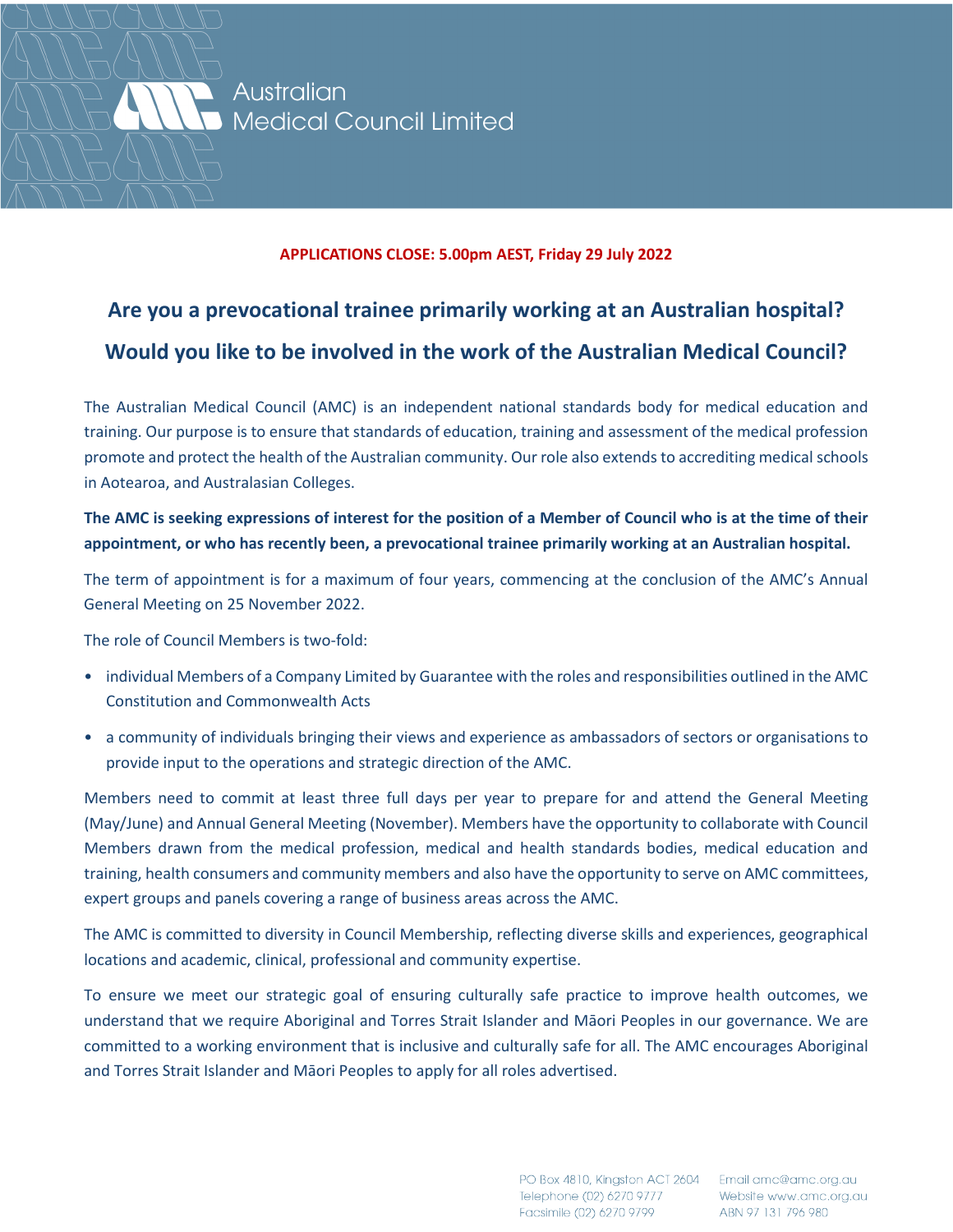The AMC is a Company Limited by Guarantee and a registered charity. It is subject to the Corporations Act, Australian Charities and Not-for-Profits Commission Act, and operates in accordance with its [Constitution.](https://www.amc.org.au/wp-content/uploads/2020/07/AMC-Constitution-1.pdf)

To nominate for the position, candidates must complete and return the Expression of Interest Form along with their CV by 5.00pm AEST, Friday 29 July 2022. All applications will be reviewed by an AMC Selection Panel and shortlisted candidates invited to participate in an interview.

**The Expression of Interest form and additional information is available at: <https://www.amc.org.au/about/amc-member-and-committee-opportunities/>**

**Email enquiries and completed applications should be directed to[: council@amc.org.au](mailto:council@amc.org.au)**

*Diversity and inclusion are considered essential to the AMC's continued success.*

*The AMC values the diversity of thought and experience and believes that an inclusive and collaborative culture underpins the accreditation and assessment of medical education.*

*We celebrate and promote diversity as a significant strength in our organisation.*



PO Box 4810, Kingston ACT 2604 Telephone (02) 6270 9777 Facsimile (02) 6270 9799

Email amc@amc.org.au Website www.amc.org.au ABN 97 131 796 980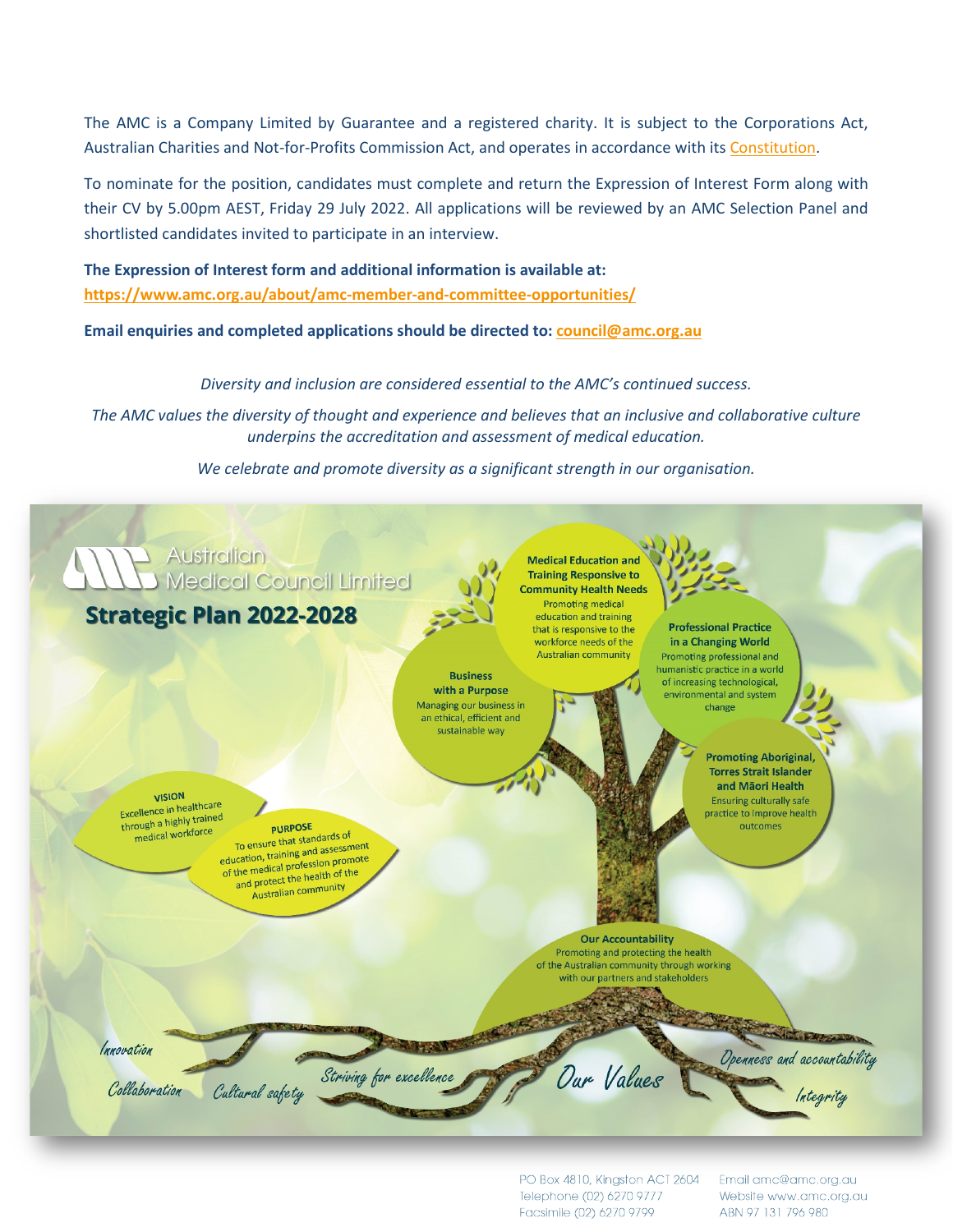# All Australian<br>Medical Council Limited

### **General Information for AMC Council Members**

The Australian Medical Council is an independent national standards body for medical education. Its purpose is to ensure that standards of education, training and assessment of the medical profession promote and protect the health of the Australian community.

The AMC is currently appointed under the Health Practitioner Regulation National Law Act 2009 as the external accreditation authority for medicine. In this capacity it is responsible for setting standards for medical education and training at medical school, intern and specialist medical training stages. It accredits programs and providers in all these stages of basic medical education (medical courses), intern training and specialist medical education and training leading to registration. It also conducts the assessment of non-specialist International Medical Graduates (IMGs) leading to general registration and facilitates the assessment of overseas trained specialists by the relevant Specialist Medical Colleges.

The AMC is a Company Limited by Guarantee and a registered charity. It is subject to the Corporations Act, the Australian Charities and Not-for-Profits Commission Act and operates in accordance with its Constitution. The AMC is governed by the Directors of the AMC. AMC Standing Committees and working groups provide support and advice to the Directors and to the Council. The AMC Secretariat, largely based in Canberra, supports the functions of the AMC. With funding assistance from Health Workforce Australia, the AMC developed the AMC National Test Centre (NTC) in Melbourne, predominantly to increase the availability of the structured clinical examinations for International Medical Graduates. A number of AMC staff are located at the NTC.

#### **Membership of the Council**

Members are appointed according to the categories defined in the Constitution, drawn from a wide cross-section of the groups associated with medical education, health delivery and with the standards of medical practice.

The list of current [AMC Council Members a](https://www.amc.org.au/about/about-2/amc-council-members/)nd membership categories is available on the AMC's website.

#### **Responsibilities of the Council**

The role of Council (AMC Ltd Members) is two-fold:

- individual Members of a Company Limited by Guarantee with the roles and responsibilities outlined in the AMC Constitution and Commonwealth Acts
- a community of individuals bringing their views and experience as ambassadors of sectors or organisations to provide input to the operations and strategic direction of the AMC.

The Council meets twice a year – a General Meeting (mid-year) and the Annual General Meeting (November). Site visits are generally held to coincide with one of the meetings.